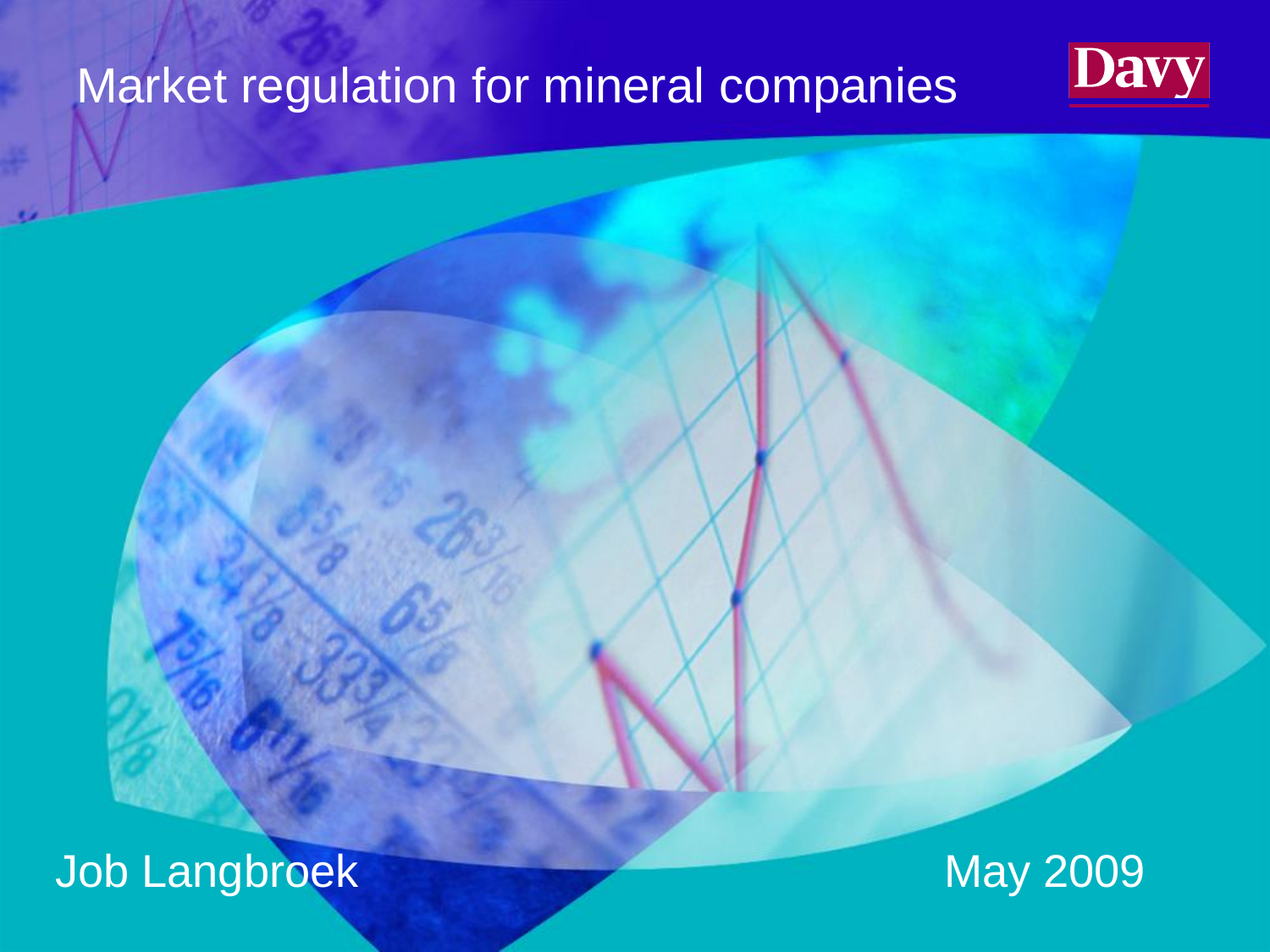# Over-riding regimes



- Listing rules
- Prospectus rules
	- CESR guidelines (Committee of European Securities Regulators)
- Aim Market rules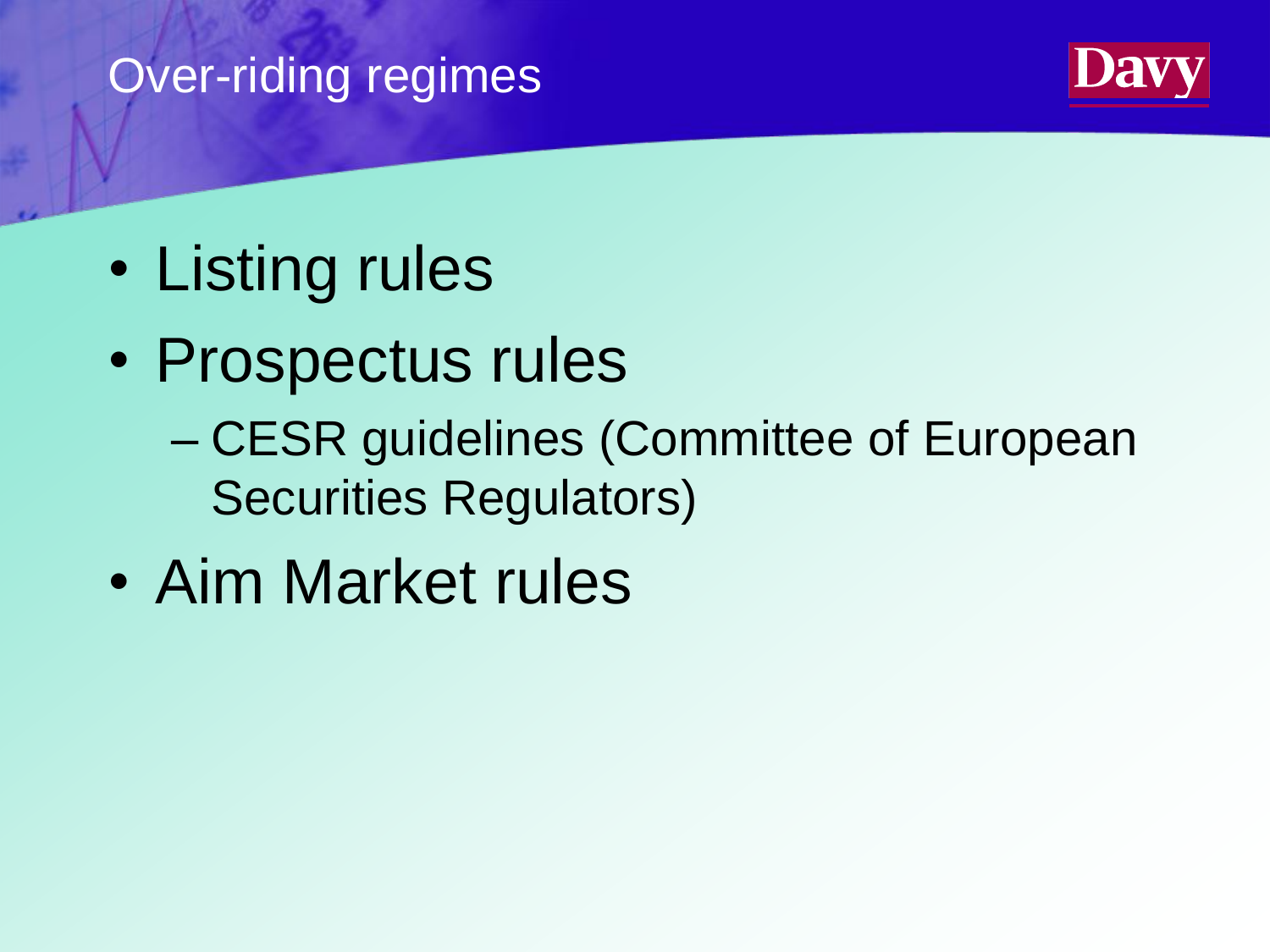## Full listing Rules – normal business

• No specific additional information required for mineral companies

28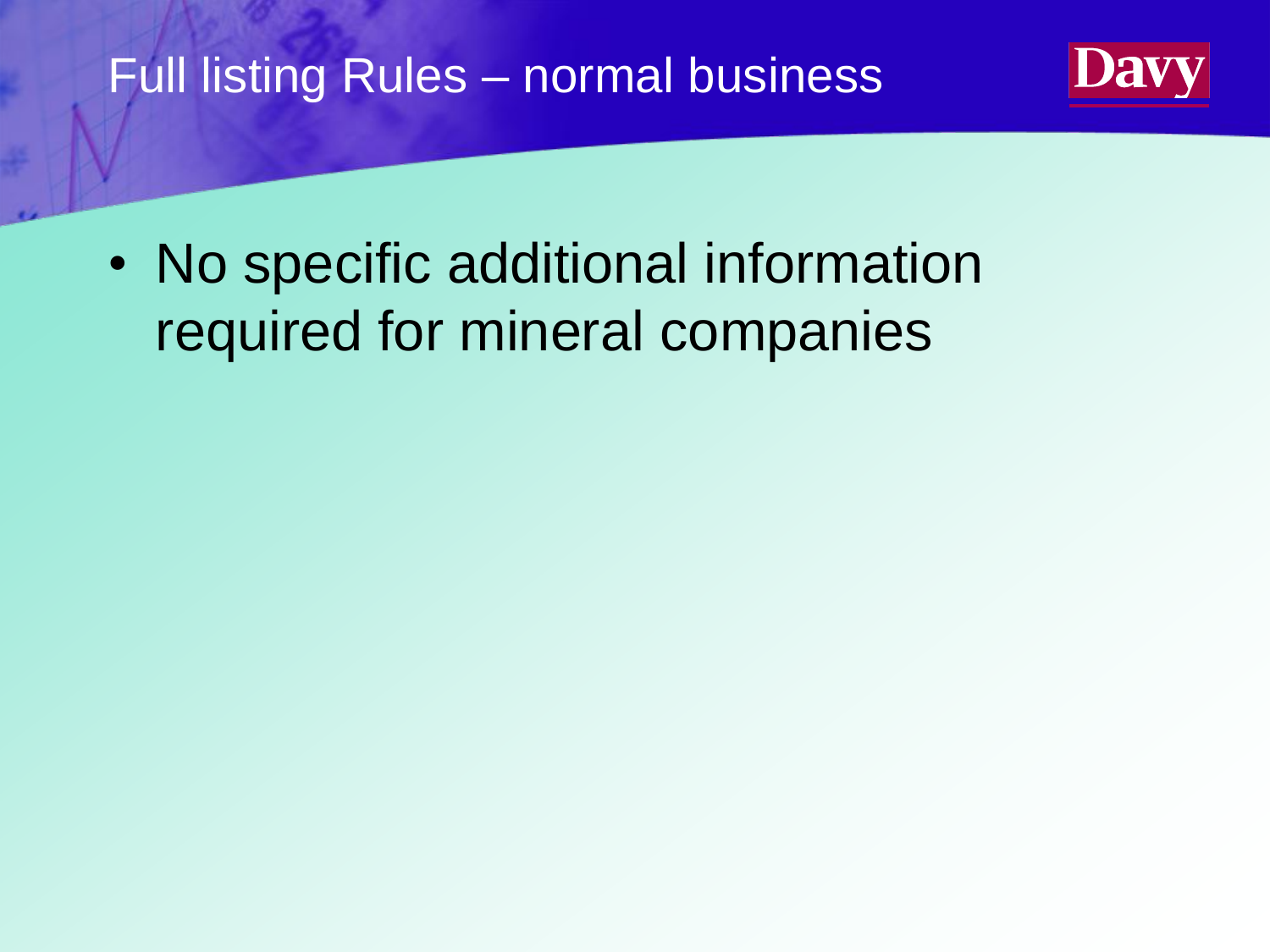## Full Listing rules - Class 1 Transaction

- If it is a class 1 transaction
	- Taken as >25% of turnover, profits, assets and reserves (special mineral company provision) with financial data based on most recent audited accounts
- a Competent Persons Report (CPR) is required.

However

• In the case of a 'disposal' this requirement can be modified if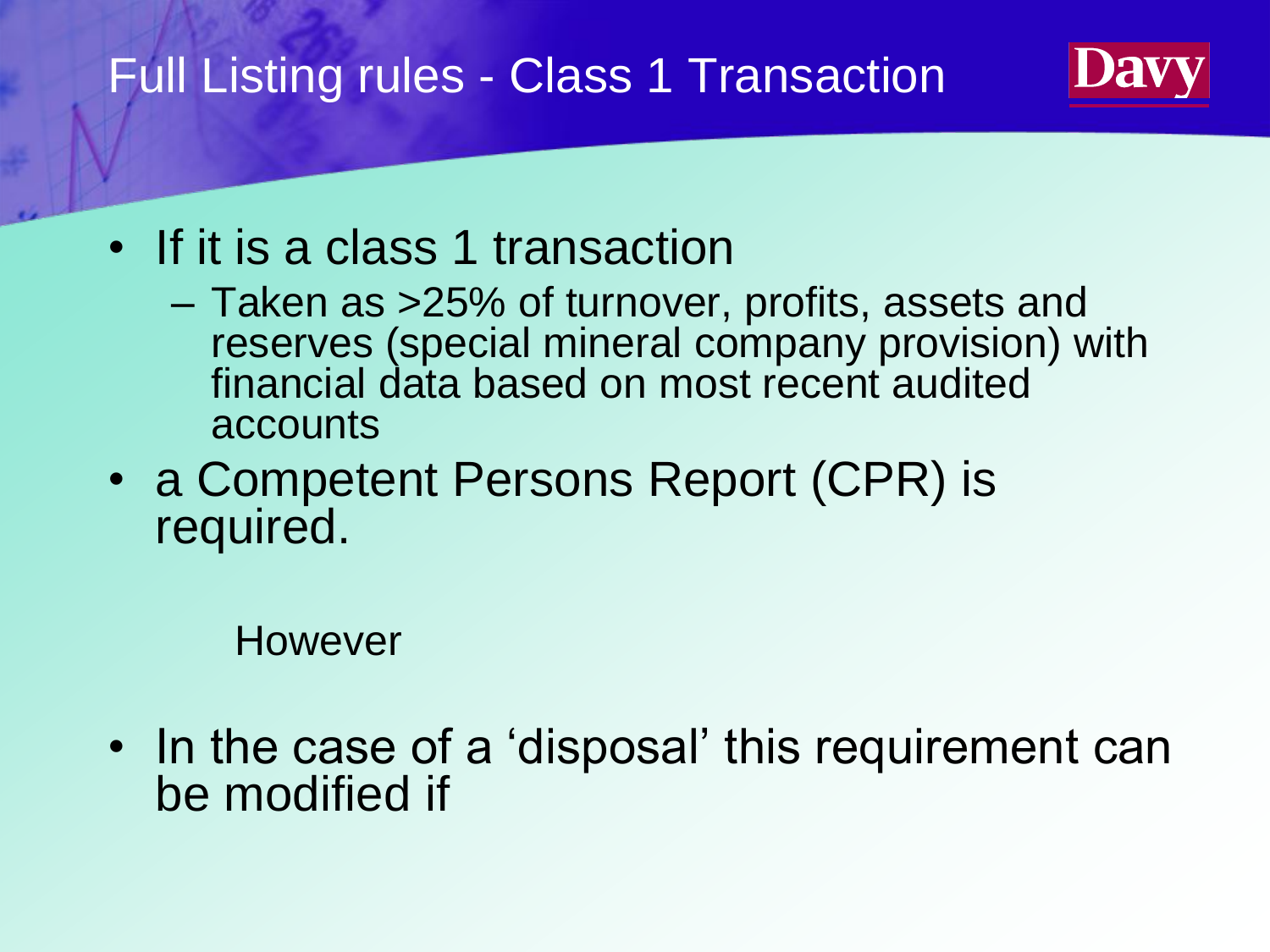## Full listing rules - CPR Modification

• It can be demonstrated that such an exports report would not provide significant additional information to shareholders - (say in the case where delay would not allow a deal to complete)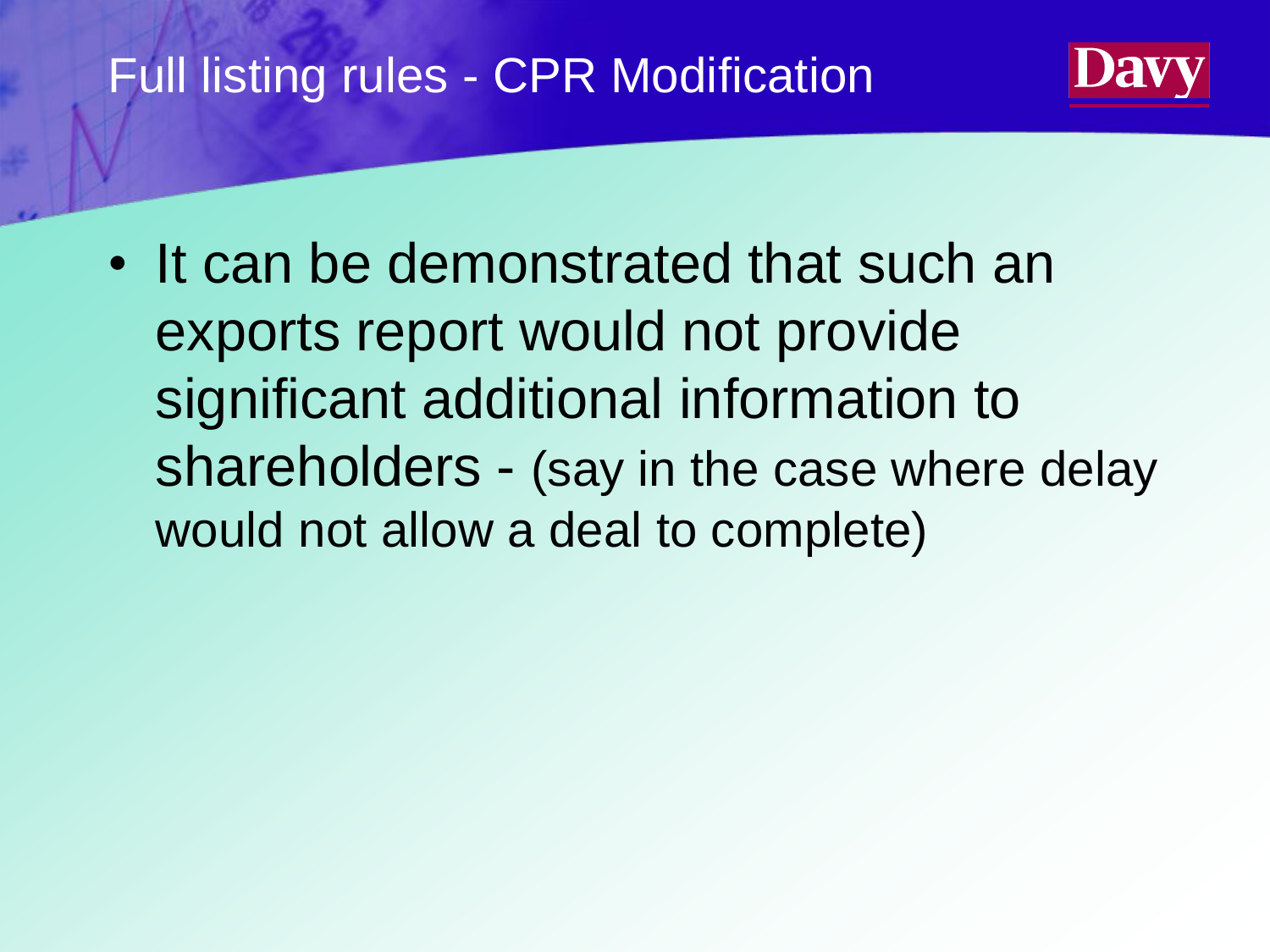#### Prospectus Rules



• An issuer must include a Competent Persons report (CPR) if it has not been a mineral company for more than 3 years.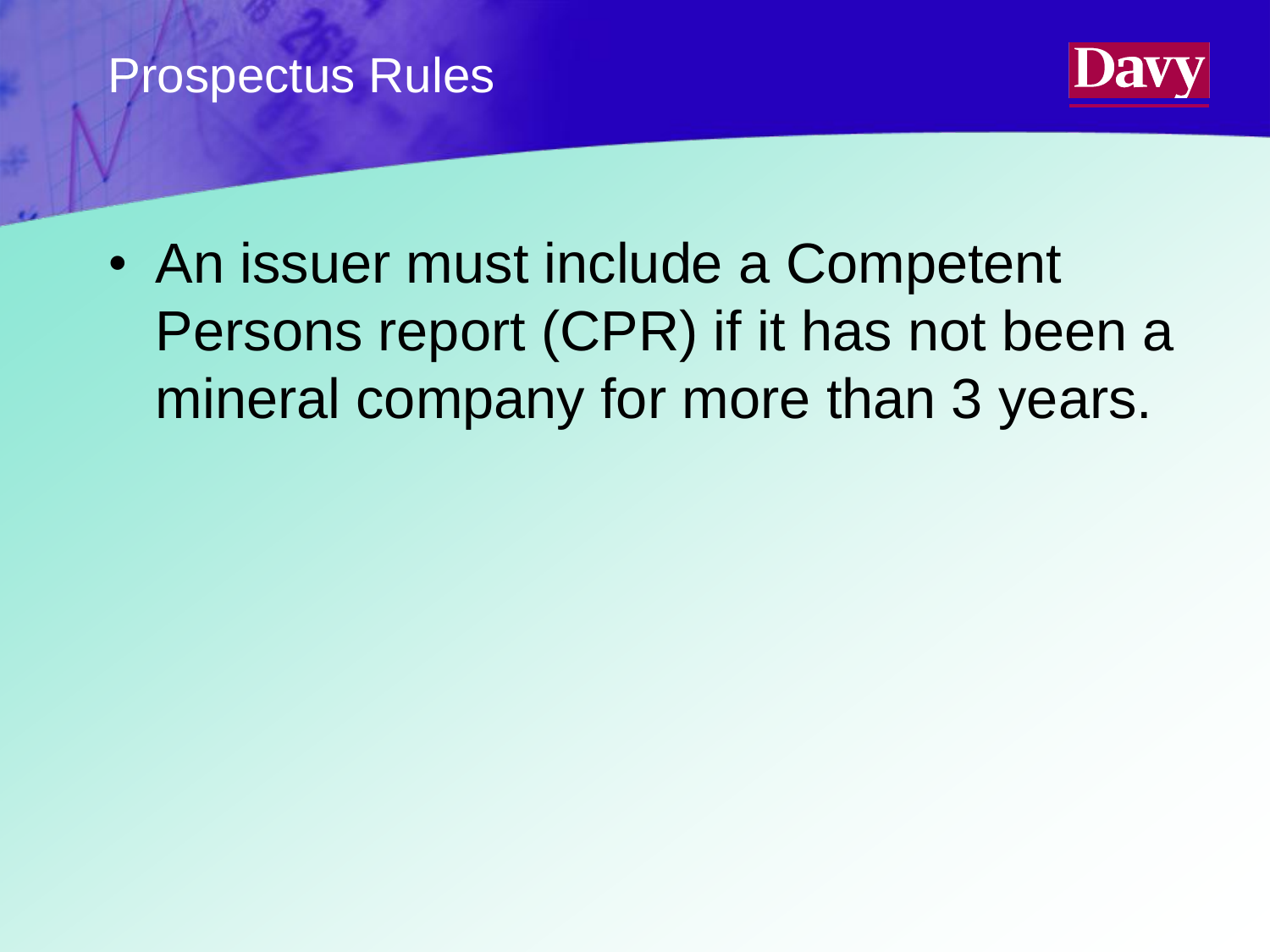### **Prospectus Rules: Variation**



• If a competent persons report is voluntarily included in a prospectus and it has not been prepared in accordance with the prescribed codes, consultation is required.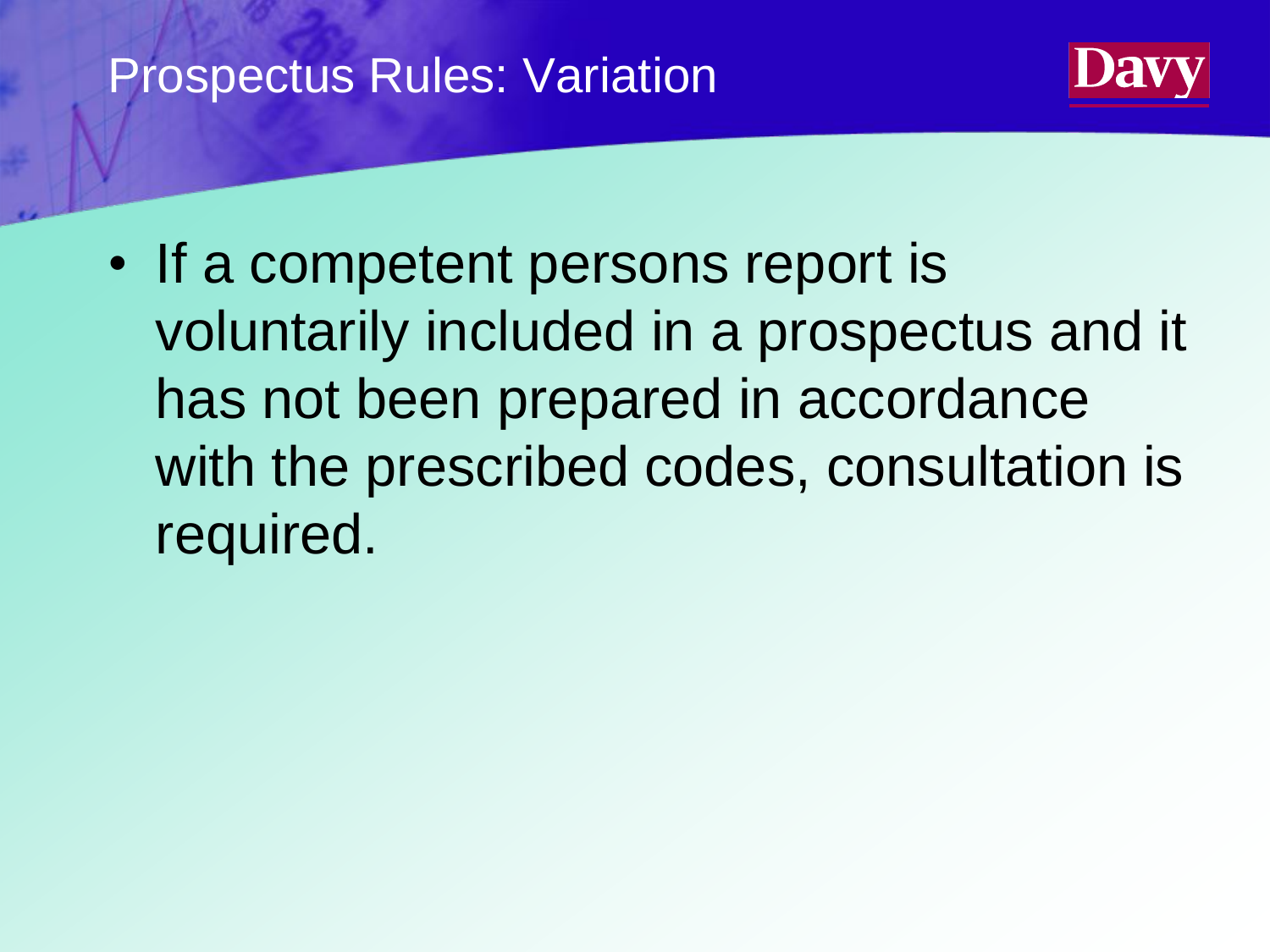#### Expert reports



• The listing rules define a mineral experts report as a report prepared in accordance with the CESR guidance on this subject.

CESR says

• That the content of the report has to agree with local competent authority. These are usually taken as…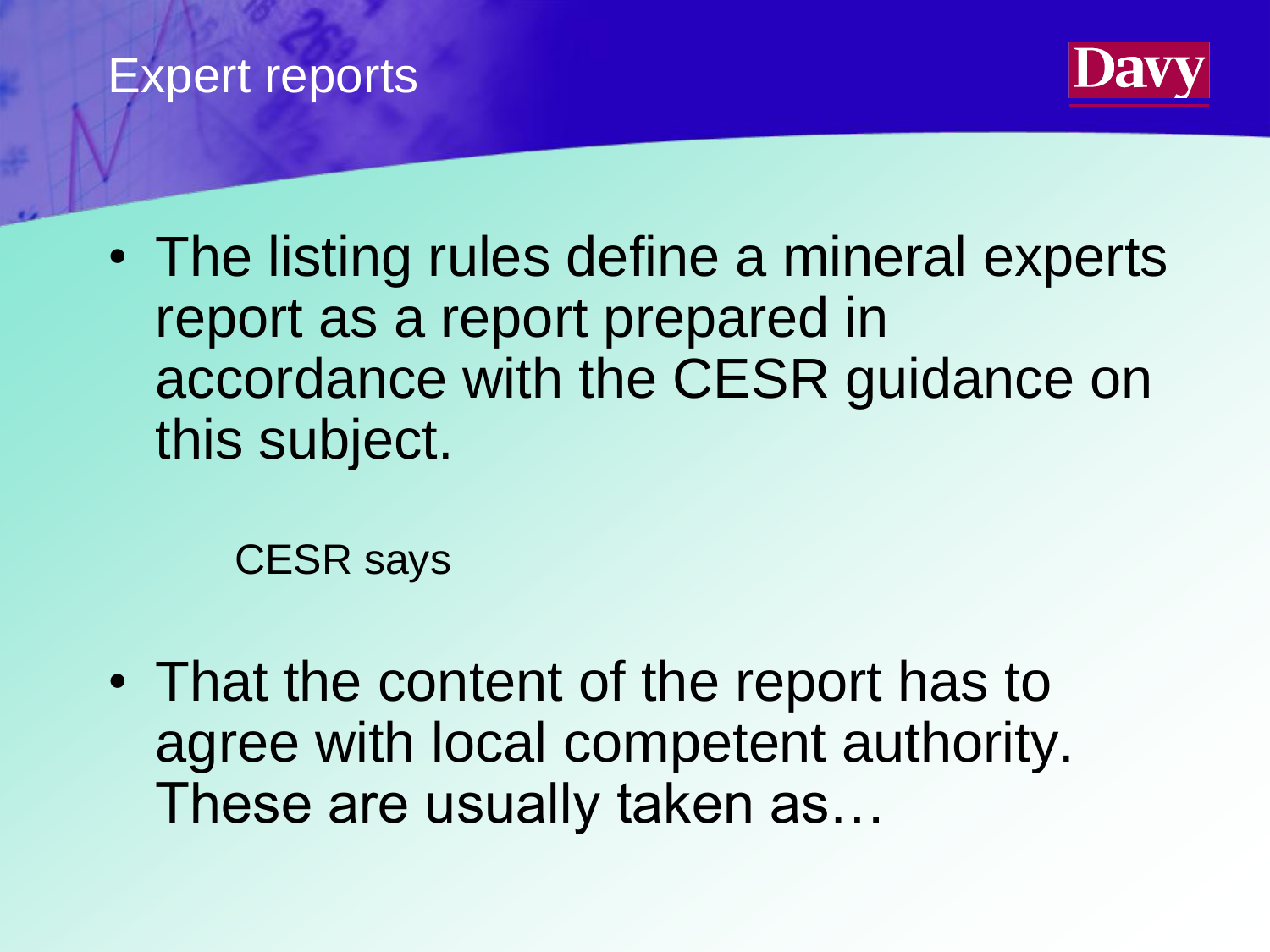#### **Davy** Export Reports: Acceptable Mining codes

- Australian Joint Ore Reserves Committee
- Canadian Institute of Mining, Metallurgy & Petroleum
- UK Institute of Material. Minerals and Mining
- South African Mineral Committee
- US Society of Mining, Metallurgy & Exploration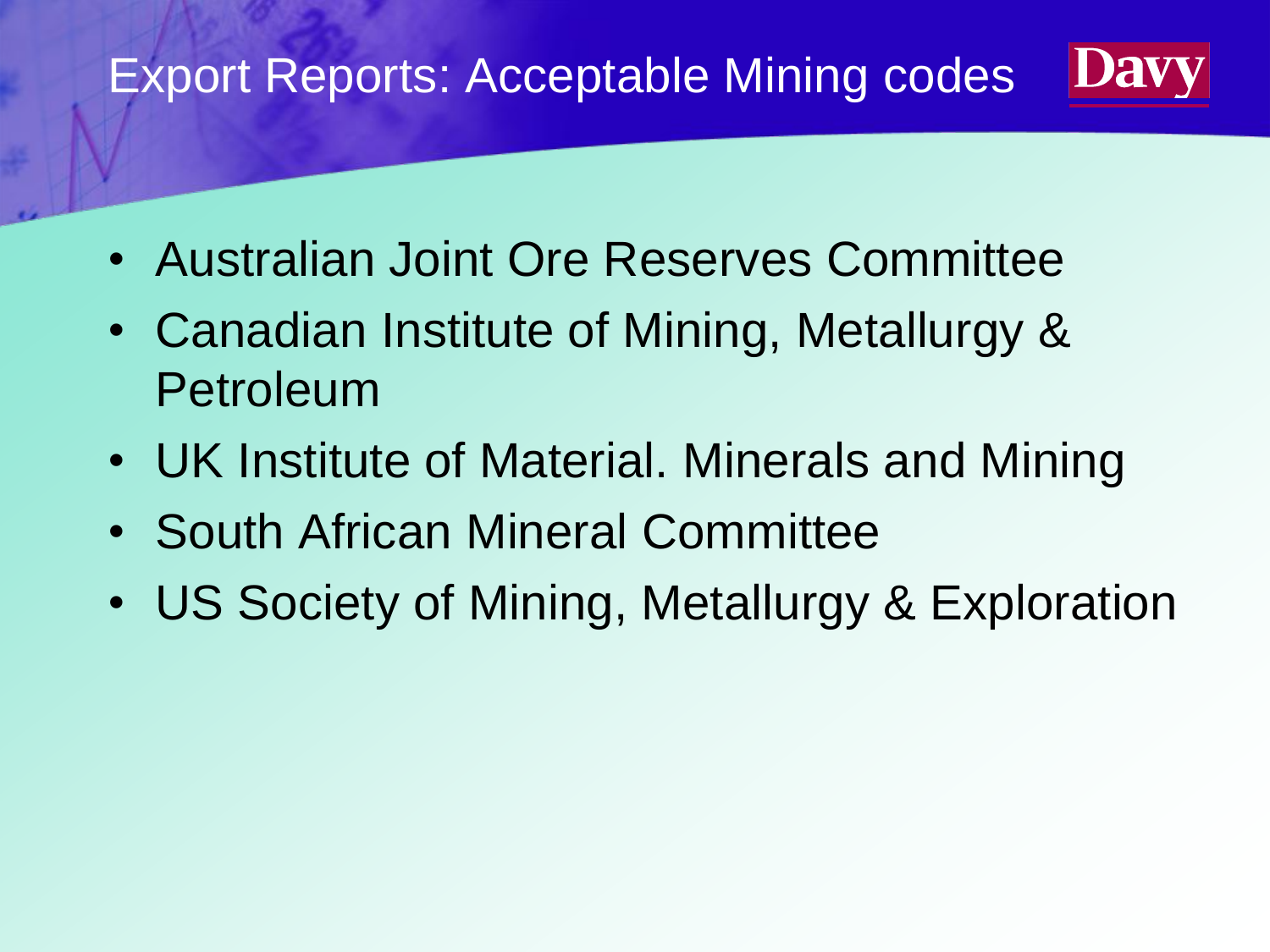#### Aim market rules



- Market geared towards smaller companies
- Seen as 'riskier'
- Very heavily regulated
- Heavy onus on NOMAD (Nominated advisor)
- CPR (Competent Person's report) is crucial part of regulation
- A CP (Qualified Person) should be a member in good standing of a recognised professional association
- A CP should have at least 5 years relevant experience
- The NOMAD polices the CPR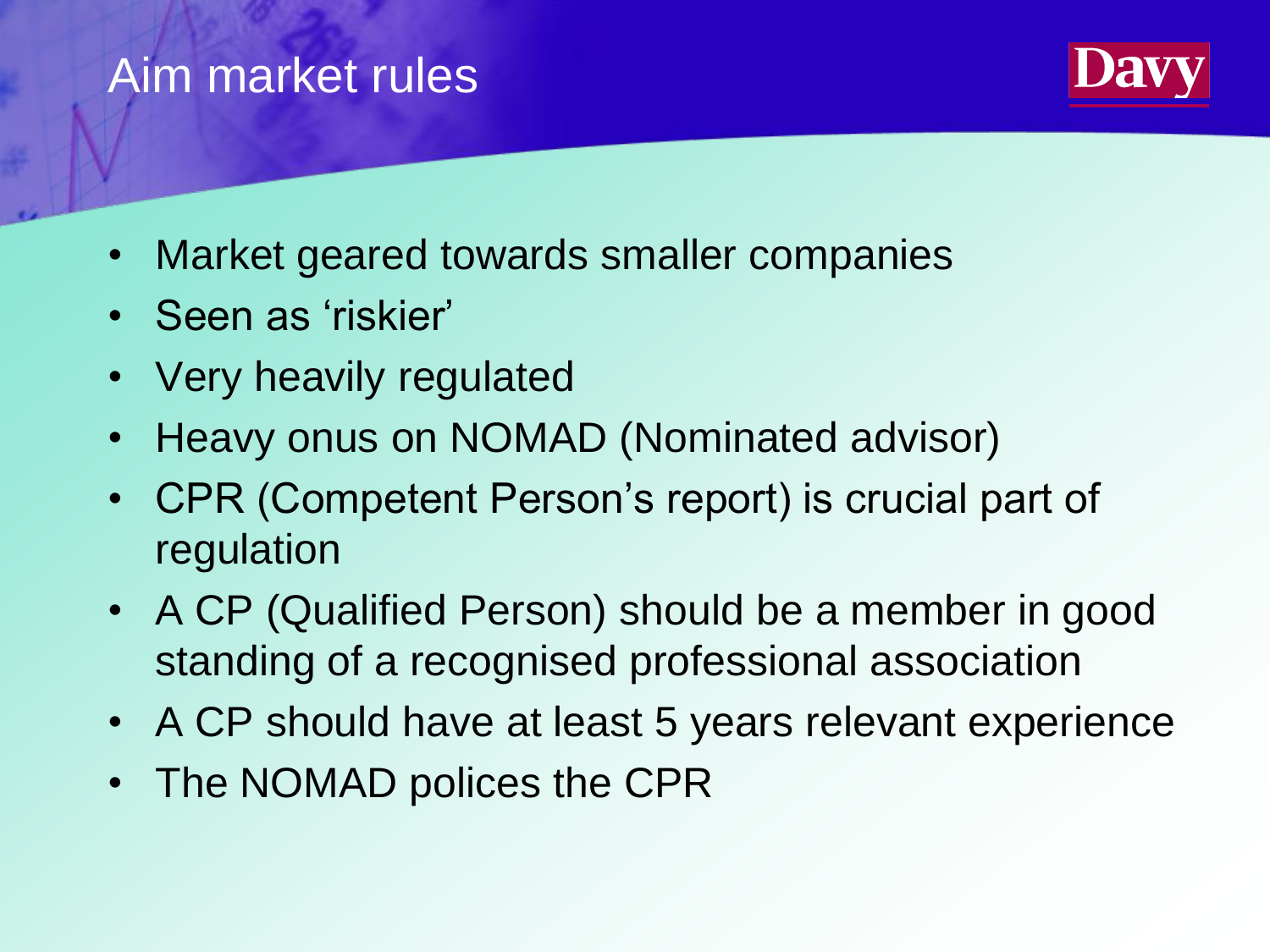## Aim Admission



- CPR within 6 months of admission
- If this differs from a CPR completed within last 12 months, such difference has to be explained
- There must be an appropriate 'summarisation'
- Directly extracted
- Summation and reference has to be reviewed by the CP
- Due diligence expected by NOMAD
- NOMAD usually makes a site visit
- Payments to regulatory bodies over £10k disclosed.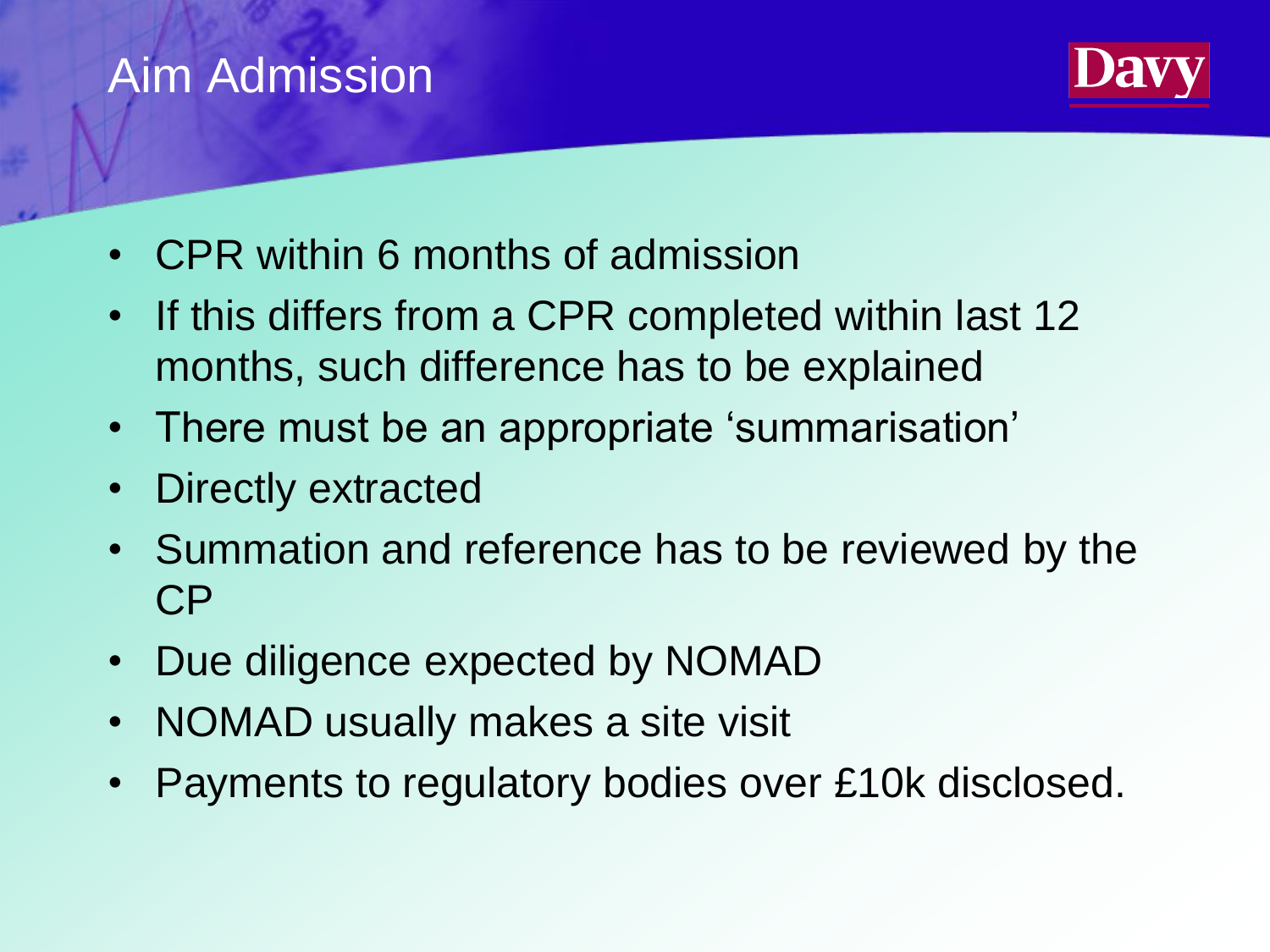## AIM – The CPR



- As a minimum it should have
	- Executive Summary
	- Table of contents
	- Introduction
	- Overview of region, location & Assets
	- Reserves & resources (in accordance with the standard)
	- Other assets
	- Conclusions
	- Qualifications
	- Appendices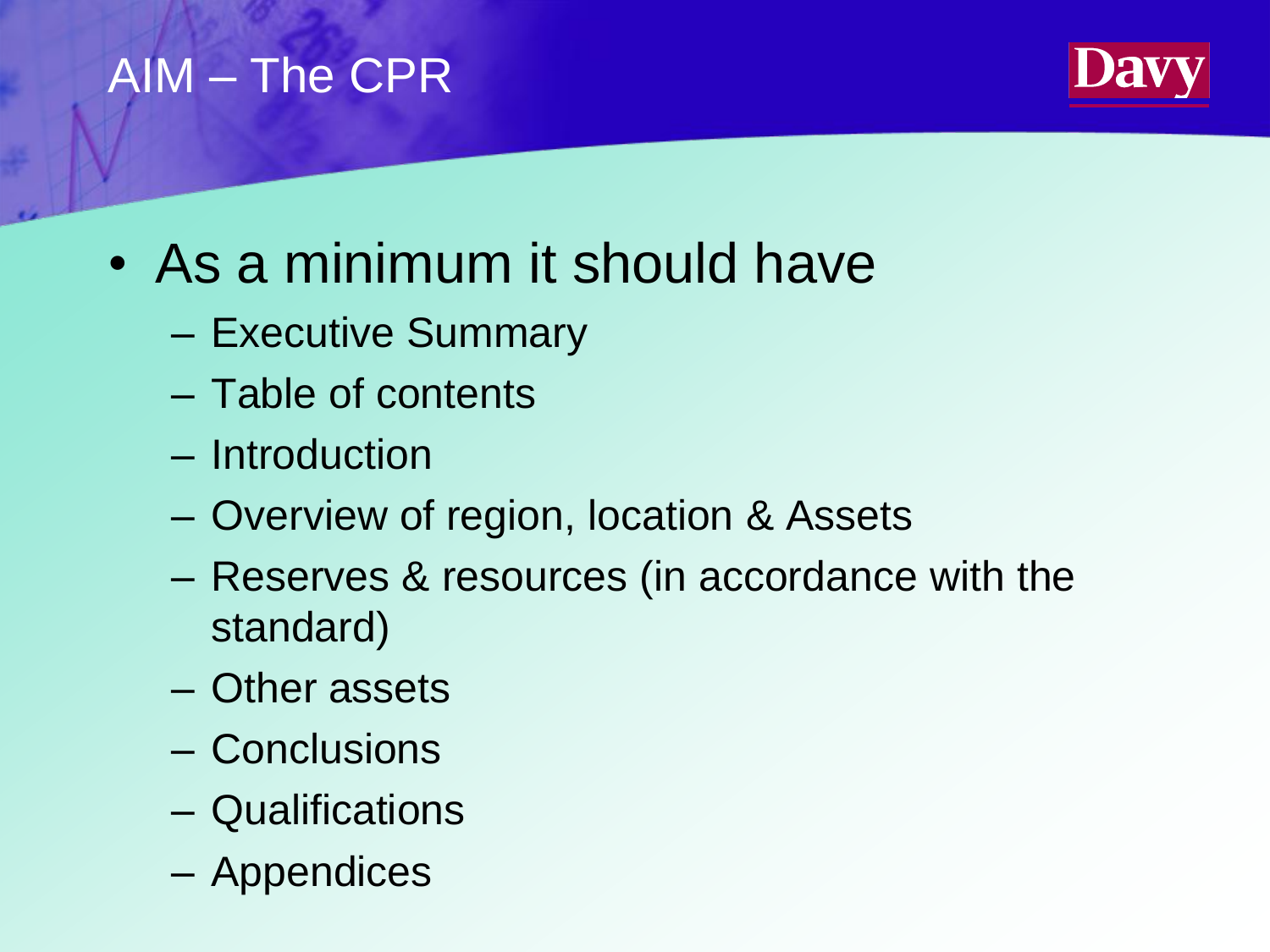## AIM – ongoing



• Rule 11 standard obligation (notification of change to operations, company, assets that would, if known, lead to a substantial movement in the share price)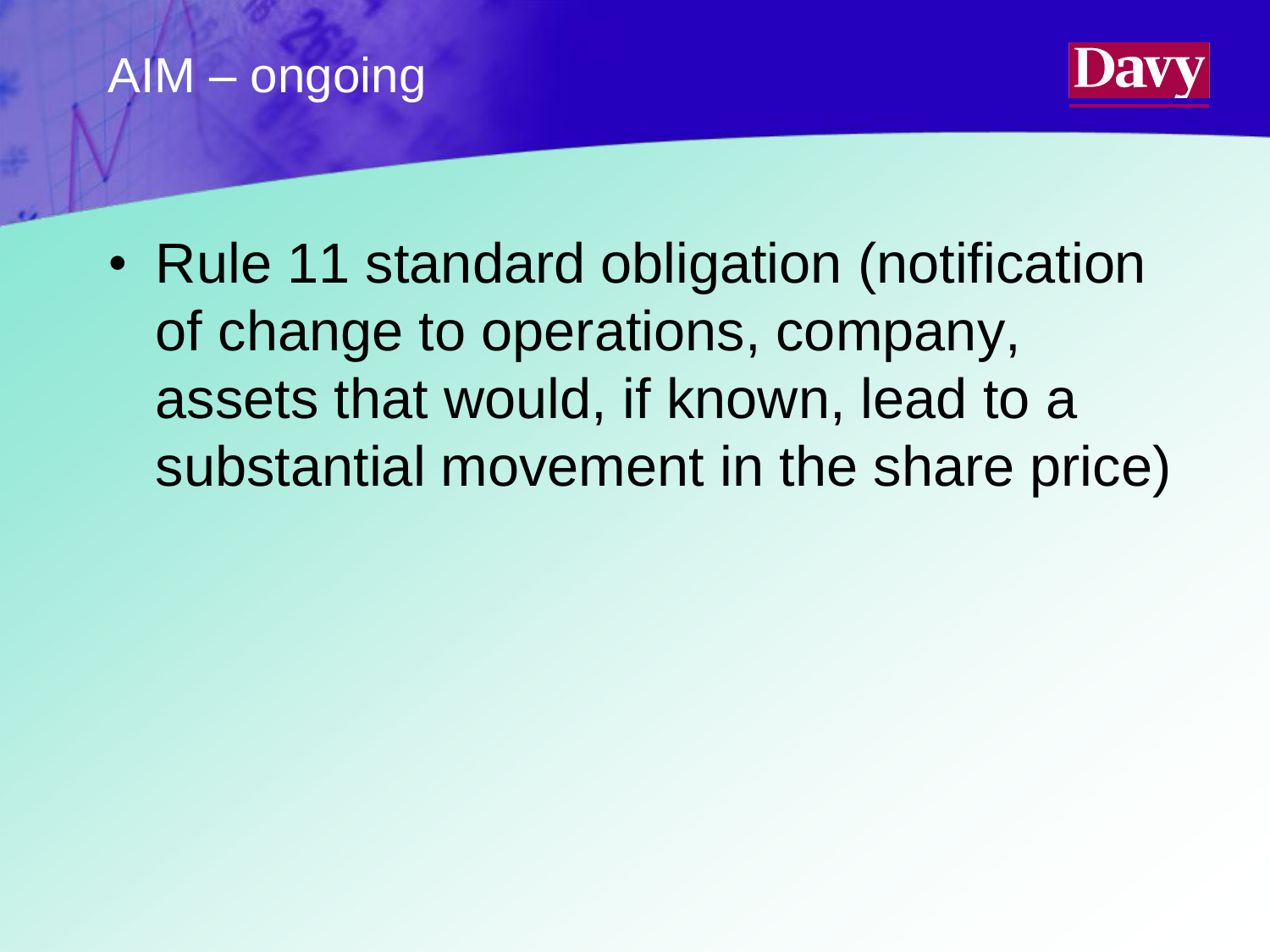## AIM - Rule 11 effects



- Changes to a resources and/or reserves need to have a Standard
- That Standard needs to be disclosed
- If the 'without delay' element of rule 11 means the Standard cannot be applied then
- The company must make sure any announcement is not misleading
- An update with the Standard applied must be made as soon as possible
- A glossary of terms must be included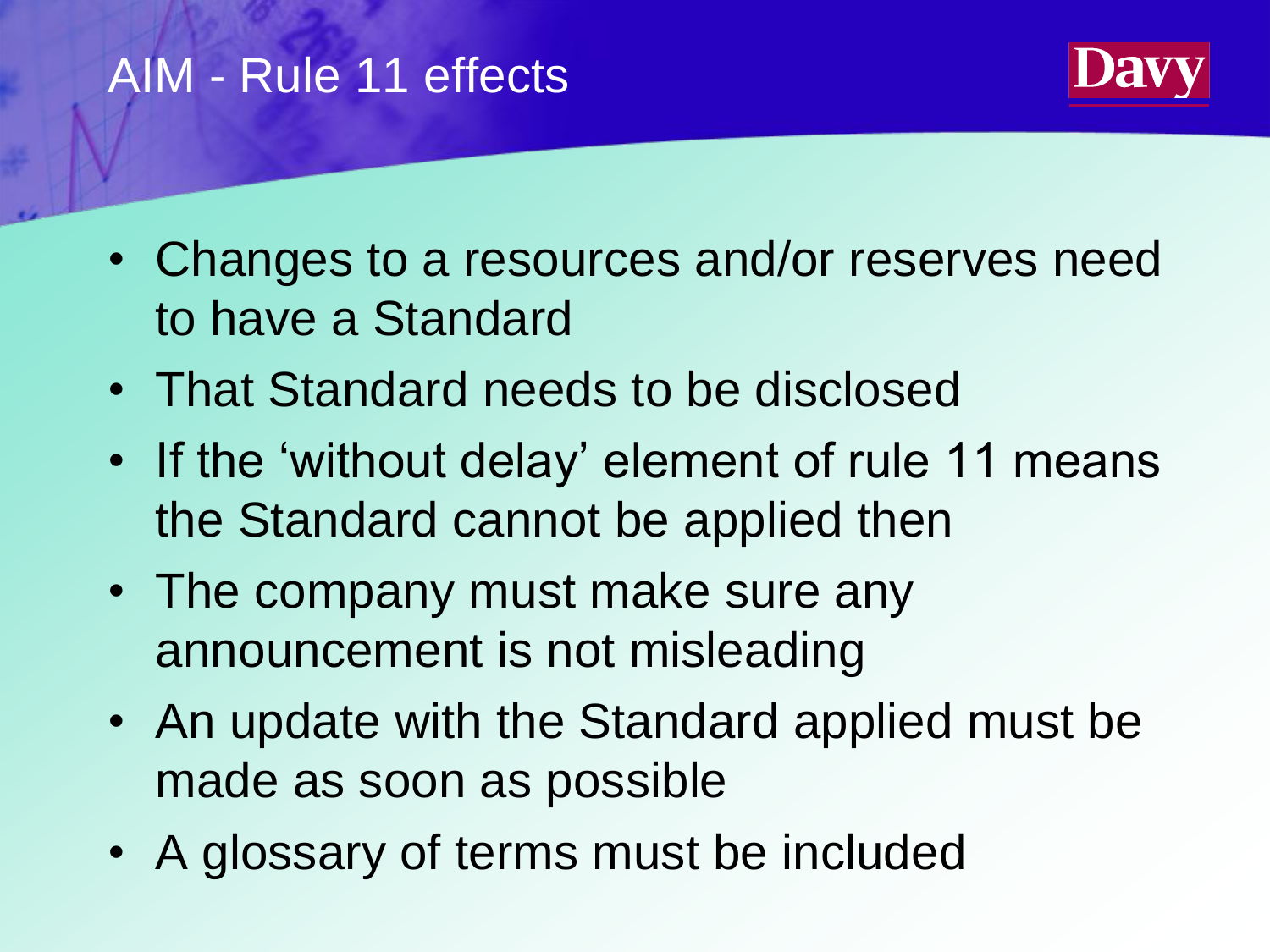## AIM – Rule 11



- Drilling updates are required without delay.
- As a minimum they should include depth, interval & average grades
- A qualified person from the announcing company or an appointed advisor must review and 'sign off' resource update and mineral announcement
- The Nomad must review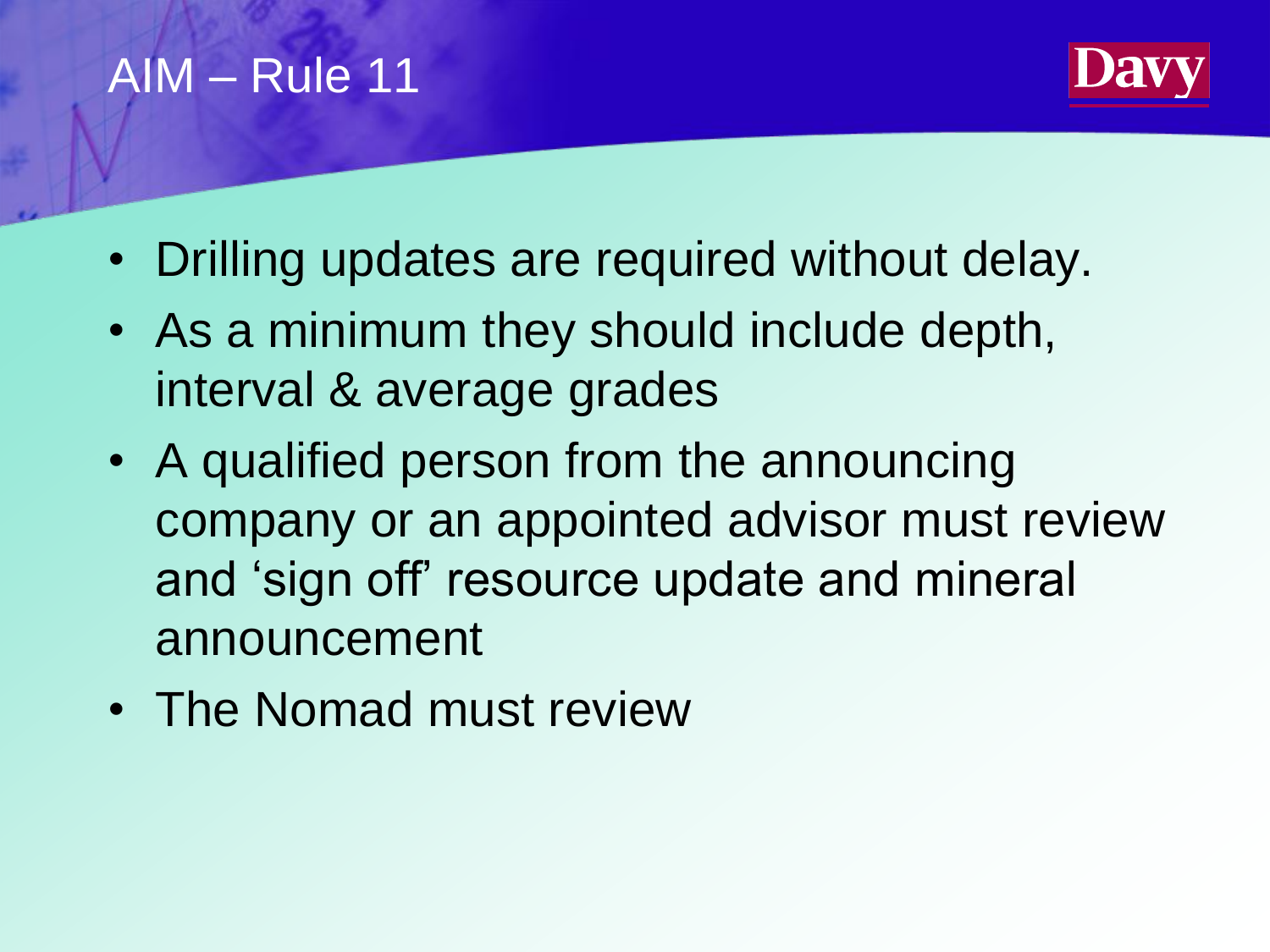#### Aim – Dual listed



• AIM overrides